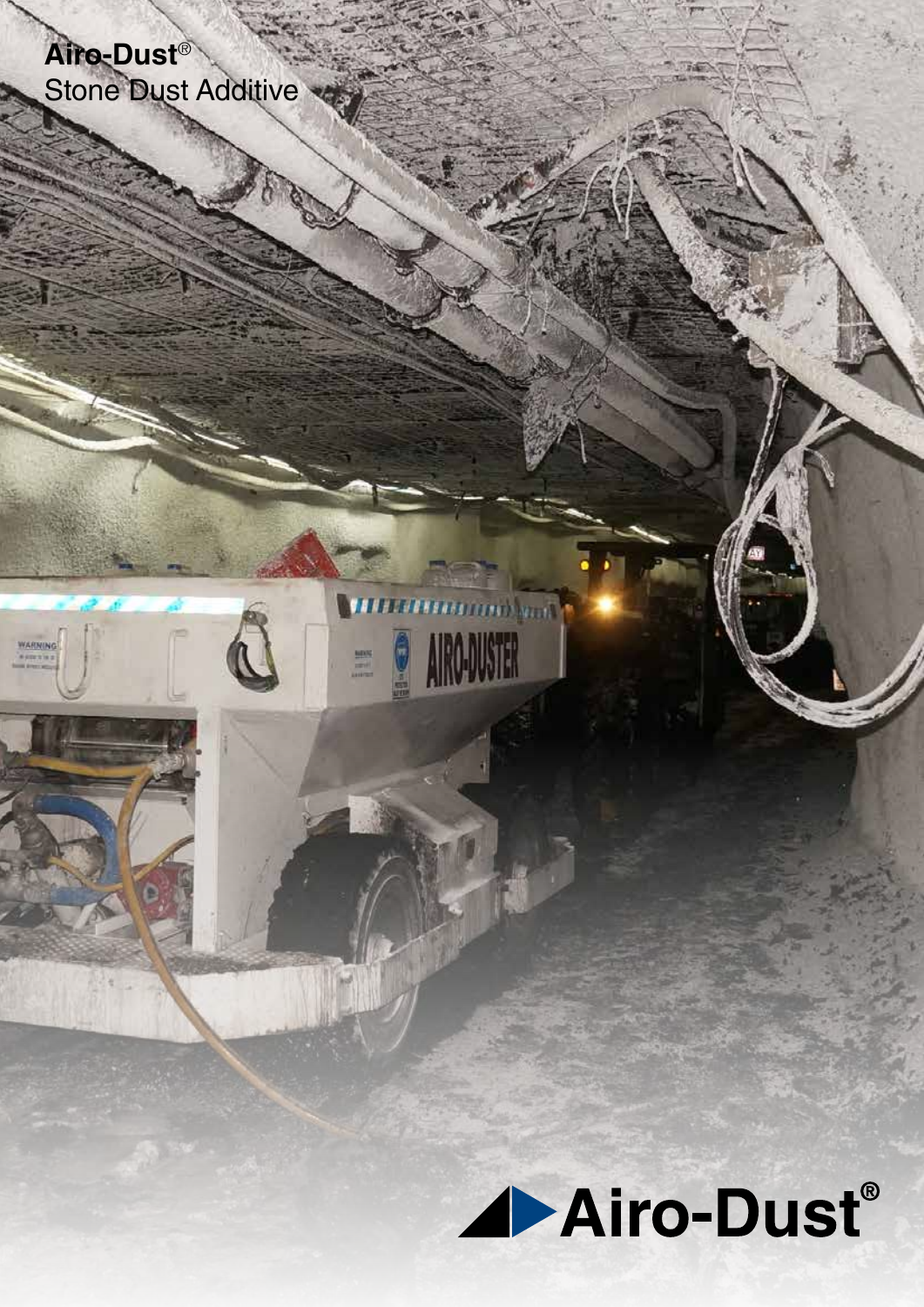## Airo-Dust®

### **Overview**



Airo-Dust is the commercial name for the manufacture and application of coal mine approved stone dust as a wet foam. Airo-Dust additive is a complex blend of surfactants used as an integral part of the Airo-Dust process, to treat the stone dust applied to coal mine walls as an explosion retardant. The use of Airo-Dust prevents the stone dust from caking and enables it to retain the required dusting action in the event of an explosion.

#### **Benefits**

The Airo-Dust application as foamed wet stone dust slurry can be applied to both inbye and outbye operations

- Without stopping production
- Increases available production cutting time
- Provides improvements in safety standards
- Reduction in mine operating costs
- Easy sampling
- Safety in the knowledge that the process will work to prevent the propagation of a coal dust explosion

#### Process

The patented process consists of five main steps;

- *Step 1.* Combining mine water and stone dust to create wet slurry stone dust
- *Step 2.* AiroDust additive into is introduced into the slurry stream as it is pumped into the third step in the process
- **Step 3.** Slurry enters the mechanical foaming unit where air is added to create the designed foam density
- *Step 4.* The foam is sprayed onto the mine roadway surface
- **Step 5.** The foam dries as the moisture evaporates into the mine ventilation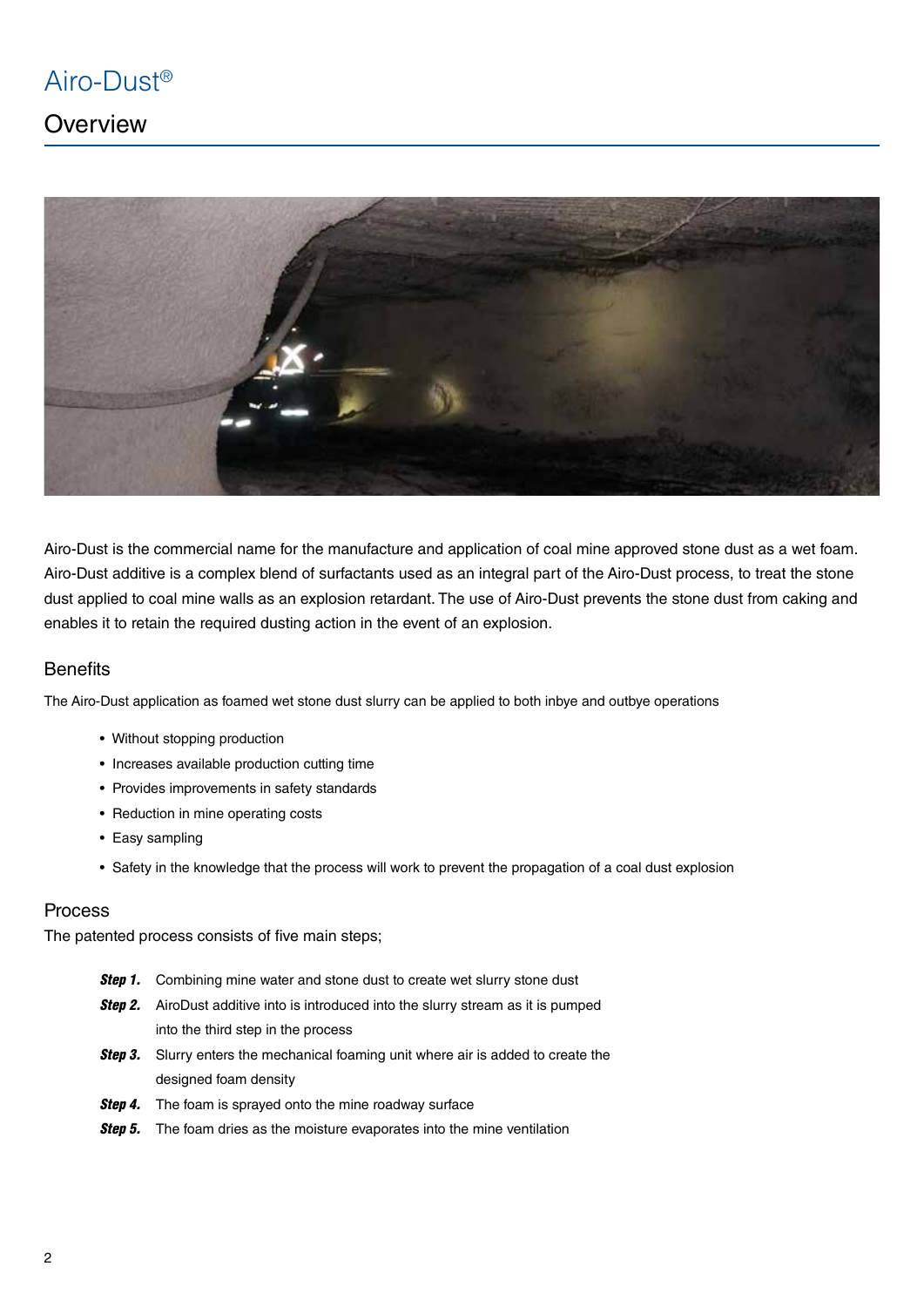#### Application

The Airo-Duster is a purpose built trailer, used to mix and spray slurry stone dust to mine walls underground. Airo-Dusting is a newly developed process that uses an Airo-Dusting additive dosed into the slurry inlet at 10 litres of additive per tonne of stonedust. This additive in conjunction with the onboard compressed air systems, create a highly vesicular foamed stone dust product that disperses in a weak methane explosion.

The Airo-Duster trailer is a four wheel trailer designed and engineered to carry 3 tonnes of stone dust and 1200 litres of water. The trailer includes a slurry pump, delivering approximately 30 litres of product per minute. There is an Airo-Dusting additive pump that delivers a calibrated amount of additive into the inlet of the slurry pumps when the slurry pump is running. On the outlet of the slurry pump a specially designed foaming unit is fitted. This device combines the air, slurry and the additive that creates the foamed mix.





*Operator spraying Airo-Dust on the rib of a cut through. RHS showing sprayed area with Airo-Dust and LHS not sprayed*



*Airo-Duster underground where Airo-Dust has been sprayed Airo-Duster underground where Airo-Dust has been sprayed*